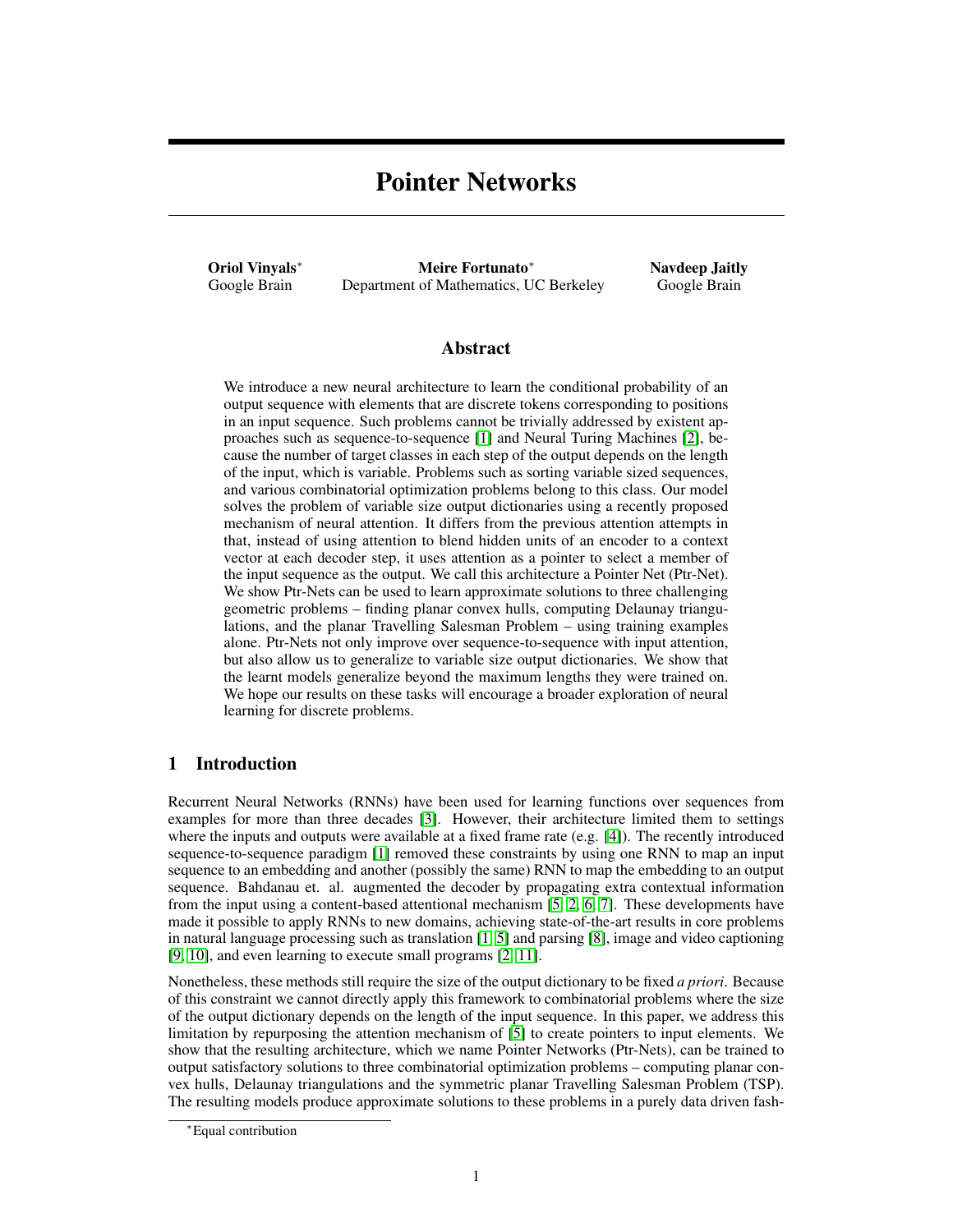

Figure 1: (a) *Sequence-to-Sequence* - An RNN (blue) processes the input sequence to create a code vector that is used to generate the output sequence (purple) using the probability chain rule and another RNN. The output dimensionality is fixed by the dimensionality of the problem and it is the same during training and inference [1]. **(b)** *Ptr-Net* - An encoding RNN converts the input sequence to a code (blue) that is fed to the generating network (purple). At each step, the generating network produces a vector that modulates a content-based attention mechanism over inputs ([5, 2]). The output of the attention mechanism is a softmax distribution with dictionary size equal to the length of the input.

ion (i.e., when we only have examples of inputs and desired outputs). The proposed approach is depicted in Figure 1.

The main contributions of our work are as follows:

- We propose a new architecture, that we call Pointer Net, which is simple and effective. It deals with the fundamental problem of representing variable length dictionaries by using a softmax probability distribution as a "pointer".
- We apply the Pointer Net model to three distinct non-trivial algorithmic problems involving geometry. We show that the learned model generalizes to test problems with more points than the training problems.
- Our Pointer Net model learns a competitive small scale ( $n \leq 50$ ) TSP approximate solver. Our results demonstrate that a purely data driven approach can learn approximate solutions to problems that are computationally intractable.

# 2 Models

We review the sequence-to-sequence [1] and input-attention models [5] that are the baselines for this work in Sections 2.1 and 2.2. We then describe our model - Ptr-Net in Section 2.3.

## 2.1 Sequence-to-Sequence Model

Given a training pair,  $(\mathcal{P}, \mathcal{C}^{\mathcal{P}})$ , the sequence-to-sequence model computes the conditional probability  $p(C^{\mathcal{P}}|\mathcal{P};\theta)$  using a parametric model (an RNN with parameters  $\theta$ ) to estimate the terms of the probability chain rule (also see Figure 1), i.e.

$$
p(C^{\mathcal{P}}|\mathcal{P};\theta) = \prod_{i=1}^{m(\mathcal{P})} p(C_i|C_1,\ldots,C_{i-1},\mathcal{P};\theta).
$$
 (1)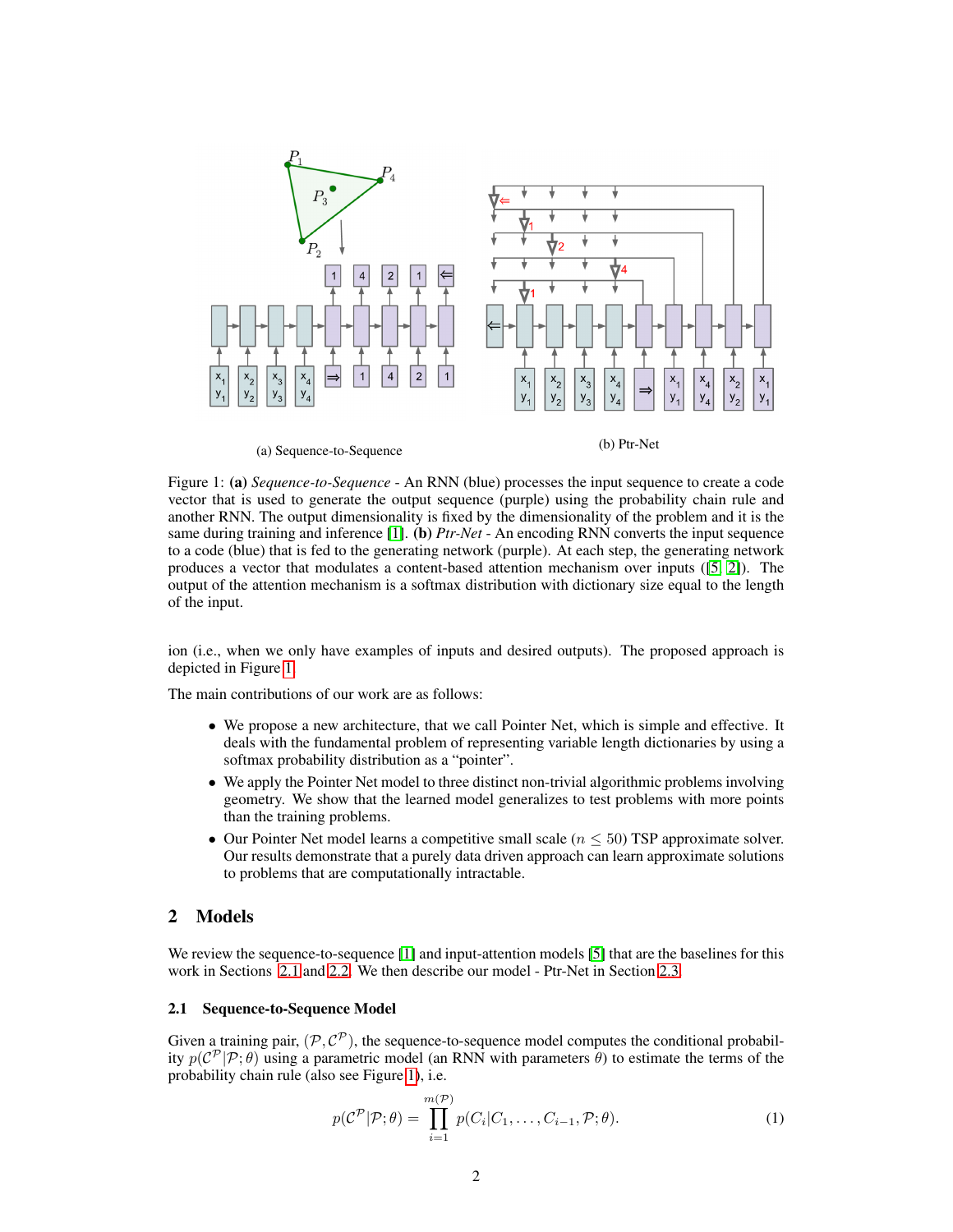Here  $P = \{P_1, \ldots, P_n\}$  is a sequence of n vectors and  $C^P = \{C_1, \ldots, C_{m(P)}\}$  is a sequence of  $m(\mathcal{P})$  indices, each between 1 and n (we note that the target sequence length  $m(\mathcal{P})$  is, in general, a function of  $P$ ).

The parameters of the model are learnt by maximizing the conditional probabilities for the training set, i.e.

$$
\theta^* = \underset{\theta}{\arg \max} \sum_{\mathcal{P}, \mathcal{C}^{\mathcal{P}}}\log p(\mathcal{C}^{\mathcal{P}}|\mathcal{P}; \theta), \tag{2}
$$

where the sum is over training examples.

As in [1], we use an Long Short Term Memory (LSTM) [12] to model  $p(C_i|C_1,\ldots,C_{i-1},\mathcal{P};\theta)$ . The RNN is fed  $P_i$  at each time step, i, until the end of the input sequence is reached, at which time a special symbol,  $\Rightarrow$  is input to the model. The model then switches to the generation mode until the network encounters the special symbol  $\Leftarrow$ , which represents termination of the output sequence.

Note that this model makes no statistical independence assumptions. We use two separate RNNs (one to encode the sequence of vectors  $P_i$ , and another one to produce or decode the output symbols  $C_i$ ). We call the former RNN the encoder and the latter the decoder or the generative RNN.

During inference, given a sequence  $P$ , the learnt parameters  $\theta^*$  are used to select the sequence  $\hat{C}^{\mathcal{P}}$  with the highest probability, i.e.,  $\hat{C}^{\mathcal{P}} = \arg \max$  $\mathcal{C}^{\mathcal{P}}$  $p(\mathcal{C}^{\mathcal{P}}|\mathcal{P};\theta^*)$ . Finding the optimal sequence  $\hat{\mathcal{C}}$ 

is computationally impractical because of the combinatorial number of possible output sequences. Instead we use a beam search procedure to find the best possible sequence given a beam size.

In this sequence-to-sequence model, the output dictionary size for all symbols  $C_i$  is fixed and equal to  $n$ , since the outputs are chosen from the input. Thus, we need to train a separate model for each  $n$ . This prevents us from learning solutions to problems that have an output dictionary with a size that depends on the input sequence length.

Under the assumption that the number of outputs is  $O(n)$  this model has computational complexity of  $O(n)$ . However, exact algorithms for the problems we are dealing with are more costly. For example, the convex hull problem has complexity  $O(n \log n)$ . The attention mechanism (see Section 2.2) adds more "computational capacity" to this model.

#### 2.2 Content Based Input Attention

The vanilla sequence-to-sequence model produces the entire output sequence  $\mathcal{C}^{\mathcal{P}}$  using the fixed dimensional state of the recognition RNN at the end of the input sequence  $P$ . This constrains the amount of information and computation that can flow through to the generative model. The attention model of [5] ameliorates this problem by augmenting the encoder and decoder RNNs with an additional neural network that uses an attention mechanism over the entire sequence of encoder RNN states.

For notation purposes, let us define the encoder and decoder hidden states as  $(e_1, \ldots, e_n)$  and  $(d_1, \ldots, d_{m(\mathcal{P})})$ , respectively. For the LSTM RNNs, we use the state after the output gate has been component-wise multiplied by the cell activations. We compute the attention vector at each output time  $i$  as follows:

$$
u_j^i = v^T \tanh(W_1 e_j + W_2 d_i) \quad j \in (1, \dots, n)
$$
  
\n
$$
a_j^i = \operatorname{softmax}(u_j^i) \qquad j \in (1, \dots, n)
$$
  
\n
$$
d_i' = \sum_{j=1}^n a_j^i e_j
$$
\n(3)

where softmax normalizes the vector  $u^i$  (of length n) to be the "attention" mask over the inputs, and  $v$ ,  $W_1$ , and  $W_2$  are learnable parameters of the model. In all our experiments, we use the same hidden dimensionality at the encoder and decoder (typically 512), so v is a vector and  $W_1$  and  $W_2$ are square matrices. Lastly,  $d_i'$  and  $d_i$  are concatenated and used as the hidden states from which we make predictions and which we feed to the next time step in the recurrent model.

Note that for each output we have to perform  $n$  operations, so the computational complexity at inference time becomes  $O(n^2)$ .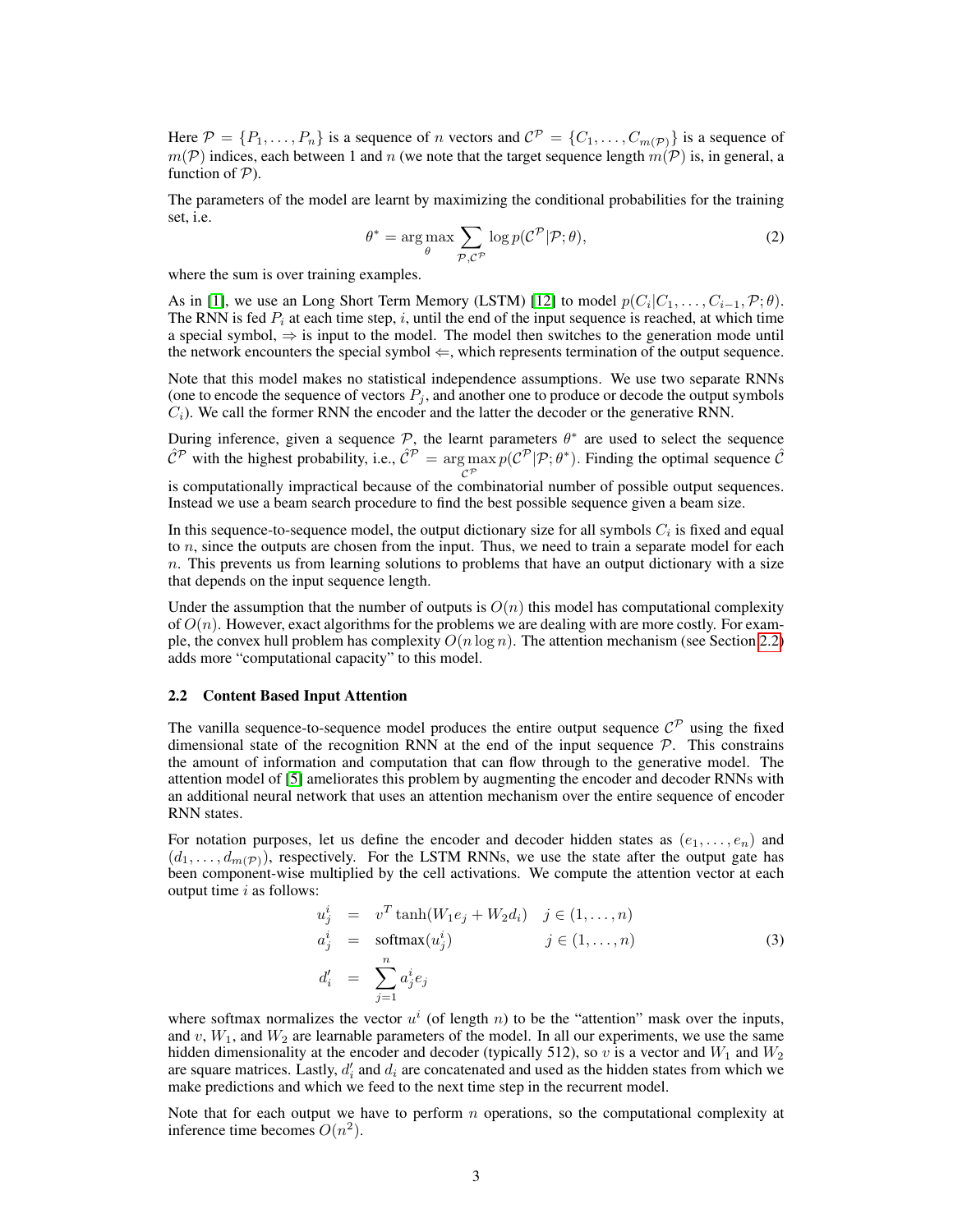This model performs significantly better than the sequence-to-sequence model on the convex hull problem, but it is not applicable to problems where the output dictionary size depends on the input.

Nevertheless, a very simple extension (or rather reduction) of the model allows us to do this easily.

#### 2.3 Ptr-Net

We now describe a very simple modification of the attention model that allows us to apply the method to solve combinatorial optimization problems where the output dictionary size depends on the number of elements in the input sequence.

The sequence-to-sequence model of Section 2.1 uses a softmax distribution over a fixed sized output dictionary to compute  $p(C_i|C_1,\ldots,C_{i-1},\mathcal{P})$  in Equation 1. Thus it cannot be used for our problems where the size of the output dictionary is equal to the length of the input sequence. To solve this problem we model  $p(C_i|C_1,\ldots,C_{i-1},P)$  using the attention mechanism of Equation 3 as follows:

> $u_j^i = v^T \tanh(W_1 e_j + W_2 d_i) \quad j \in (1, ..., n)$  $p(C_i|C_1,\ldots,C_{i-1},\mathcal{P})$  = softmax $(u^i)$

where softmax normalizes the vector  $u^i$  (of length n) to be an output distribution over the dictionary of inputs, and  $v$ ,  $W_1$ , and  $W_2$  are learnable parameters of the output model. Here, we do not blend the encoder state  $e_j$  to propagate extra information to the decoder, but instead, use  $u_j^i$  as pointers to the input elements. In a similar way, to condition on  $C_{i-1}$  as in Equation 1, we simply copy the corresponding  $P_{C_{i-1}}$  as the input. Both our method and the attention model can be seen as an application of content-based attention mechanisms proposed in [6, 5, 2, 7].

We also note that our approach specifically targets problems whose outputs are discrete and correspond to positions in the input. Such problems may be addressed artificially – for example we could learn to output the coordinates of the target point directly using an RNN. However, at inference, this solution does not respect the constraint that the outputs map back to the inputs exactly. Without the constraints, the predictions are bound to become blurry over longer sequences as shown in sequence-to-sequence models for videos [13].

## 3 Motivation and Datasets Structure

In the following sections, we review each of the three problems we considered, as well as our data generation protocol.<sup>1</sup>

In the training data, the inputs are planar point sets  $\mathcal{P} = \{P_1, \ldots, P_n\}$  with n elements each, where  $P_j = (x_j, y_j)$  are the cartesian coordinates of the points over which we find the convex hull, the Delaunay triangulation or the solution to the corresponding Travelling Salesman Problem. In all cases, we sample from a uniform distribution in  $[0,1] \times [0,1]$ . The outputs  $\mathcal{C}^{\mathcal{P}} = \{C_1, \ldots, C_{m(\mathcal{P})}\}\$ are sequences representing the solution associated to the point set  $P$ . In Figure 2, we find an illustration of an input/output pair  $(P, C^P)$  for the convex hull and the Delaunay problems.

#### 3.1 Convex Hull

We used this example as a baseline to develop our models and to understand the difficulty of solving combinatorial problems with data driven approaches. Finding the convex hull of a finite number of points is a well understood task in computational geometry, and there are several exact solutions available (see [14, 15, 16]). In general, finding the (generally unique) solution has complexity  $O(n \log n)$ , where *n* is the number of points considered.

The vectors  $P_i$  are uniformly sampled from [0, 1]  $\times$  [0, 1]. The elements  $C_i$  are indices between 1 and  $n$  corresponding to positions in the sequence  $P$ , or special tokens representing beginning or end of sequence. See Figure 2 (a) for an illustration. To represent the output as a sequence, we start from the point with the lowest index, and go counter-clockwise – this is an arbitrary choice but helps reducing ambiguities during training.

<sup>&</sup>lt;sup>1</sup>We will release all the datasets at <hidden> for reference.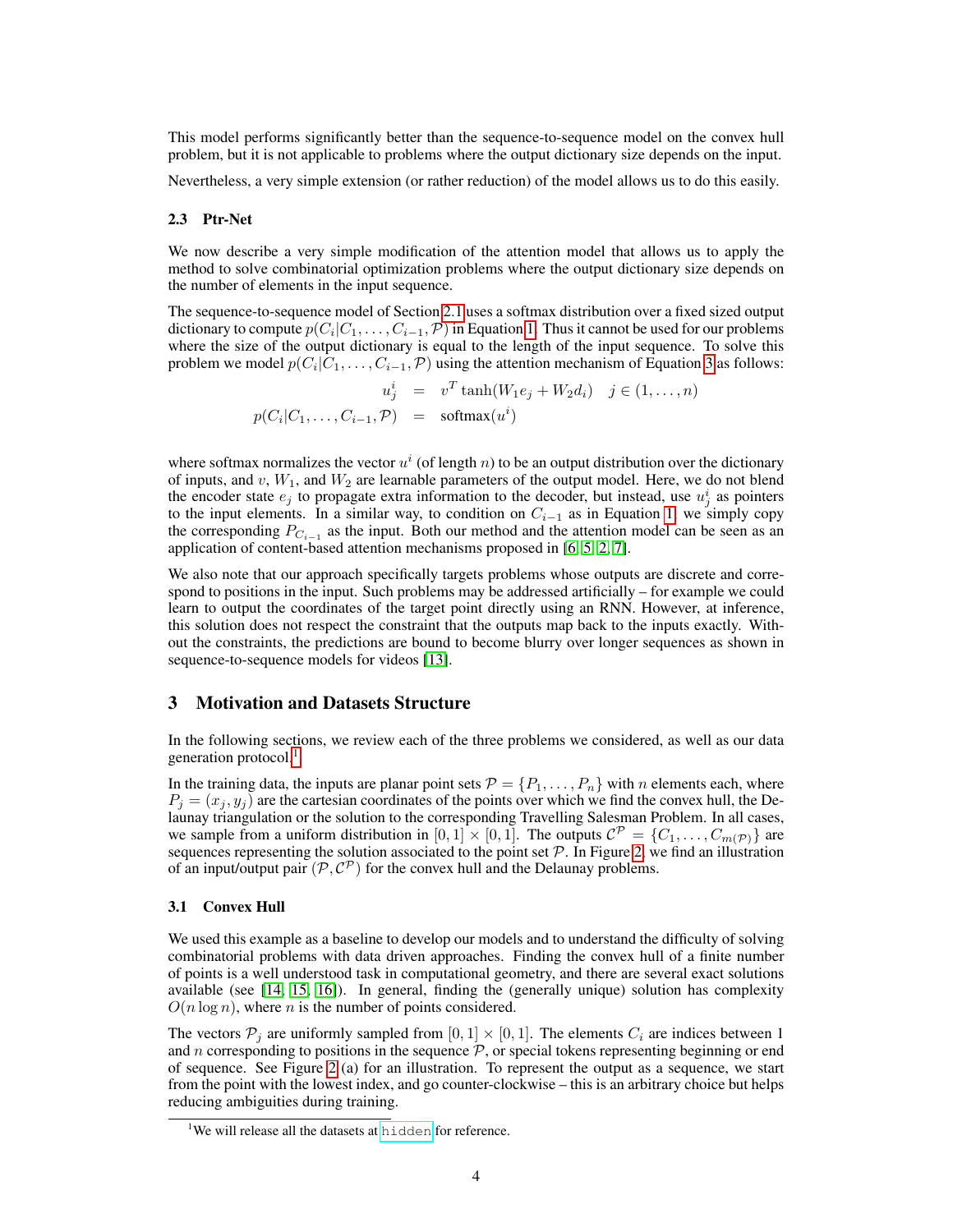



(a) Input  $\mathcal{P} = \{P_1, \ldots, P_{10}\}$ , and the output sequence  $\mathcal{C}^{\mathcal{P}} = \{ \Rightarrow, 2, 4, 3, 5, 6, 7, 2, \Leftarrow \}$  representing its convex hull.

(b) Input  $P = \{P_1, \ldots, P_5\}$ , and the output  $C^P =$  $\{\Rightarrow, (1, 2, 4), (1, 4, 5), (1, 3, 5), (1, 2, 3), \Leftarrow\}$  representing its Delaunay Triangulation.

Figure 2: Input/output representation for (a) convex hull and (b) Delaunay triangulation. The tokens  $\Rightarrow$  and  $\Leftarrow$  represent beginning and end of sequence, respectively.

#### 3.2 Delaunay Triangulation

A Delaunay triangulation for a set  $\mathcal P$  of points in a plane is a triangulation such that each circumcircle of every triangle is empty, that is, there is no point from  $P$  in its interior. Exact  $O(n \log n)$  solutions are available [17], where *n* is the number of points in  $P$ .

In this example, the outputs  $\mathcal{C}^{\mathcal{P}} = \{C_1, \ldots, C_{m(\mathcal{P})}\}\$  are the corresponding sequences representing the triangulation of the point set  $P$ . Each  $C_i$  is a triple of integers from 1 to n corresponding to the position of triangle vertices in  $P$  or the beginning/end of sequence tokens. See Figure 2 (b).

We note that any permutation of the sequence  $\mathcal{C}^{\mathcal{P}}$  represents the same triangulation for  $\mathcal{P}$ , additionally each triangle representation  $C_i$  of three integers can also be permuted. Without loss of generality, and similarly to what we did for convex hulls at training time, we order the triangles  $C_i$ by their incenter coordinates (lexicographic order) and choose the increasing triangle representation2 . Without ordering, the models learned were not as good, and finding a better ordering that the Ptr-Net could better exploit is part of future work.

#### 3.3 Travelling Salesman Problem (TSP)

TSP arises in many areas of theoretical computer science and is an important algorithm used for microchip design or DNA sequencing. In our work we focused on the planar symmetric TSP: given a list of cities, we wish to find the shortest possible route that visits each city exactly once and returns to the starting point. Additionally, we assume the distance between two cities is the same in each opposite direction. This is an NP-hard problem which allows us to test the capabilities and limitations of our model.

The input/output pairs  $(\mathcal{P}, \mathcal{C}^{\mathcal{P}})$  have a similar format as in the Convex Hull problem described in Section 3.1.  $P$  will be the cartesian coordinates representing the cities, which are chosen randomly in the  $[0,1] \times [0,1]$  square.  $C^{\mathcal{P}} = \{C_1, \ldots, C_n\}$  will be a permutation of integers from 1 to n representing the optimal path (or tour). For consistency, in the training dataset, we always start in the first city without loss of generality.

To generate exact data, we implemented the Held-Karp algorithm [18] which finds the optimal solution in  $O(2^n n^2)$  (we used it up to  $n = 20$ ). For larger n, producing exact solutions is extremely costly, therefore we also considered algorithms that produce approximated solutions: A1 [19] and A2 [20], which are both  $O(n^2)$ , and A3 [21] which implements the  $O(n^3)$  Christofides algorithm. The latter algorithm is guaranteed to find a solution within a factor of 1.5 from the optimal length. Table 2 shows how they performed in our test sets.

<sup>&</sup>lt;sup>2</sup>We choose  $C_i = (1, 2, 4)$  instead of  $(2, 4, 1)$  or any other permutation.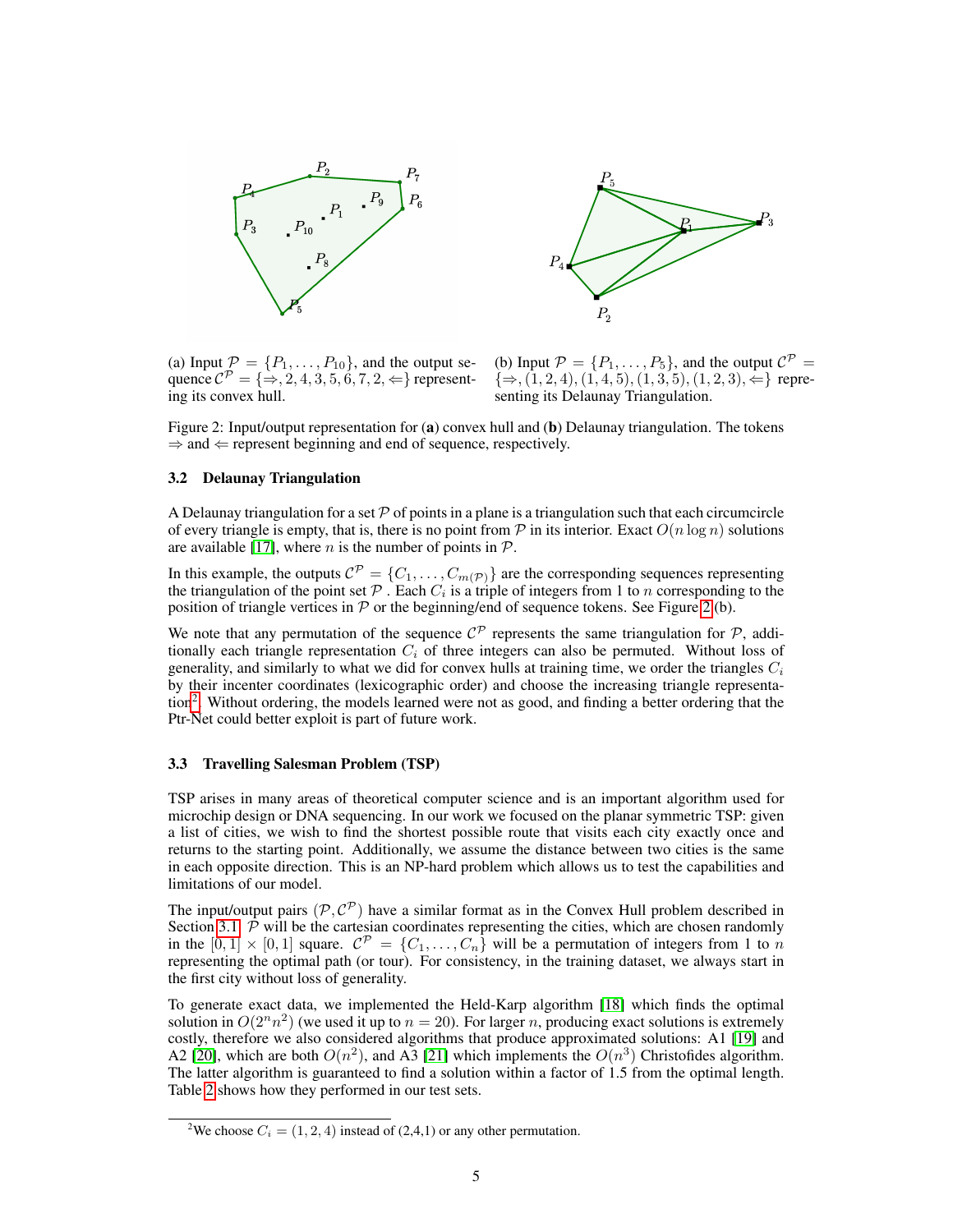# 4 Empirical Results

### 4.1 Architecture and Hyperparameters

No extensive architecture or hyperparameter search of the Ptr-Net was done in the work presented here, and we used virtually the same architecture throughout all the experiments and datasets. Even though there are likely some gains to be obtained by tuning the model, we felt that having the same model hyperparameters operate on all the problems makes the main message of the paper stronger.

As a result, all our models used a single layer LSTM with either 256 or 512 hidden units, trained with stochastic gradient descent with a learning rate of 1.0, batch size of 128, random uniform weight initialization from -0.08 to 0.08, and L2 gradient clipping of 2.0. We generated 1M training example pairs, and we did observe overfitting in some cases where the task was simpler (i.e., for small n). Training generally converged after 10 to 20 epochs.

#### 4.2 Convex Hull

We used the convex hull as the guiding task which allowed us to understand the deficiencies of standard models such as the sequence-to-sequence approach, and also setting up our expectations on what a purely data driven model would be able to achieve with respect to an exact solution.

We reported two metrics: accuracy, and area covered of the true convex hull (note that any simple polygon will have full intersection with the true convex hull). To compute the accuracy, we considered two output sequences  $C^1$  and  $C^2$  to be the same if they represent the same polygon. For simplicity, we only computed the area coverage for the test examples in which the output represents a simple polygon (i.e., without self-intersections). If an algorithm fails to produce a simple polygon in more than 1% of the cases, we simply reported FAIL.

The results are presented in Table 1. We note that the area coverage achieved with the Ptr-Net is close to 100%. Looking at examples of mistakes, we see that most problems come from points that are aligned (see Figure 3 (d) for a mistake for  $n = 500$ ) – this is a common source of errors in most algorithms to solve the convex hull.

It was seen that the order in which the inputs are presented to the encoder during inference affects its performance. When the points on the true convex hull are seen "late" in the input sequence, the accuracy is lower. This is possibly the network does not have enough processing steps to "update" the convex hull it computed until the latest points were seen. In order to overcome this problem, we used the attention mechanism described in Section 2.2, which allows the decoder to look at the whole input at any time. This modification boosted the model performance significantly. We inspected what attention was focusing on, and we observed that it was "pointing" at the correct answer on the input side. This inspired us to create the Ptr-Net model described in Section 2.3.

More than outperforming both the LSTM and the LSTM with attention, our model has the key advantage of being inherently variable length. The bottom half of Table 1 shows that, when training our model on a variety of lengths ranging from 5 to 50 (uniformly sampled, as we found other forms of curriculum learning to not be effective), a single model is able to perform quite well on all lengths it has been trained on (but some degradation for  $n = 50$  can be observed w.r.t. the model trained only on length 50 instances). More impressive is the fact that the model does extrapolate to lengths that it has never seen during training. Even for  $n = 500$ , our results are satisfactory and indirectly indicate that the model has learned more than a simple lookup. Neither LSTM or LSTM with attention can be used for any given  $n' \neq n$  without training a new model on n'.

## 4.3 Delaunay Triangulation

The Delaunay Triangulation test case is connected to our first problem of finding the convex hull. In fact, the Delaunay Triangulation for a given set of points triangulates the convex hull of these points.

We reported two metrics: accuracy and triangle coverage in percentage (the percentage of triangles the model predicted correctly). Note that, in this case, for an input point set  $P$ , the output sequence  $\mathcal{C}(\mathcal{P})$  is, in fact, a set. As a consequence, any permutation of its elements will represent the same triangulation.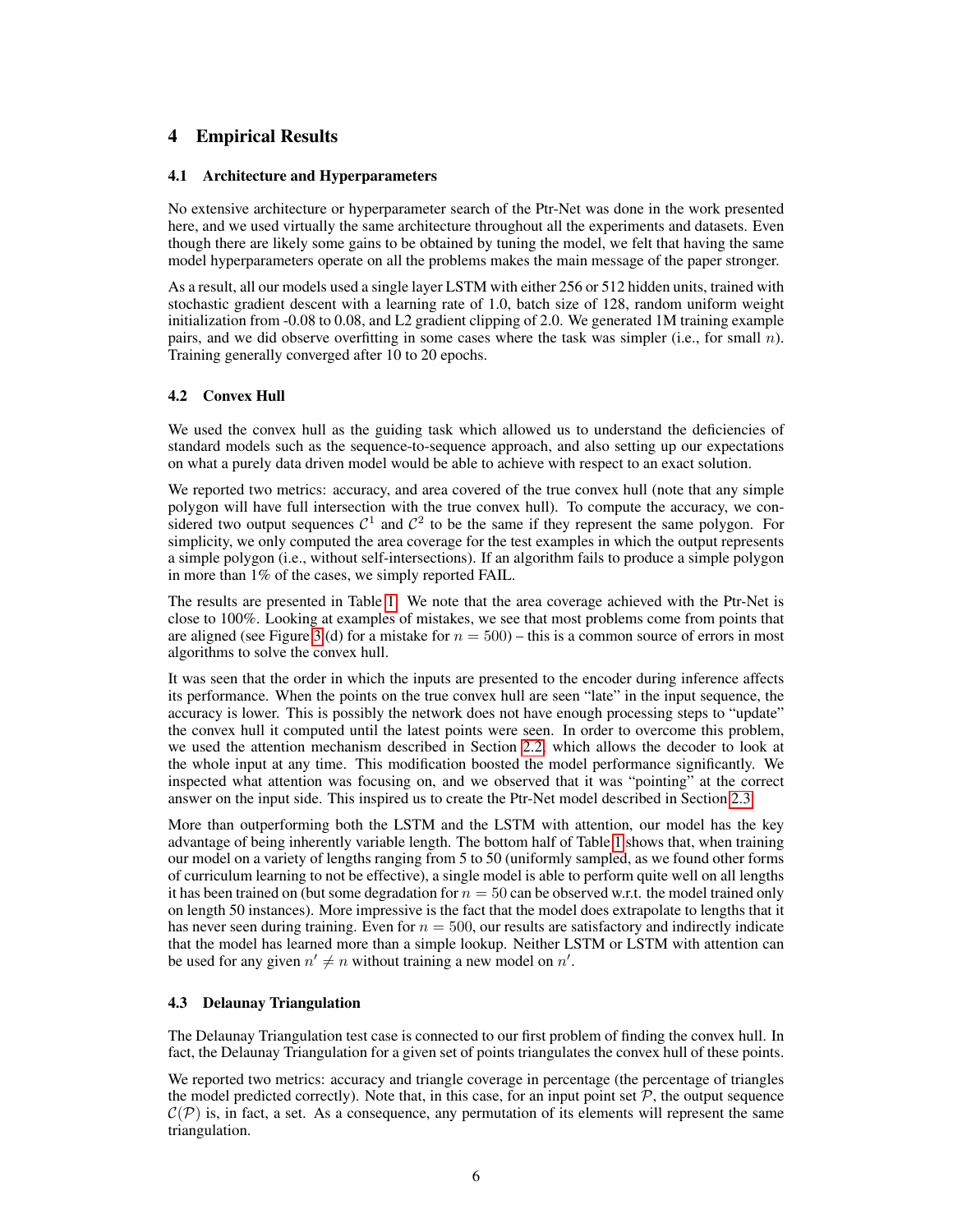Table 1: Comparison between LSTM, LSTM with attention, and our Ptr-Net model on the convex hull problem. Note that the baselines must be trained on the same  $n$  that they are tested on. 5-50 means the dataset had a uniform distribution over lengths from 5 to 50.

| <b>METHOD</b>  | TRAINED $n$ | $\boldsymbol{n}$ | <b>ACCURACY</b> | AREA  |
|----------------|-------------|------------------|-----------------|-------|
|                |             |                  |                 |       |
| LSTM [1]       | 50          | 50               | $1.9\%$         | FAIL  |
| +ATTENTION [5] | 50          | 50               | 38.9%           | 99.7% |
| PTR-NET        | 50          | 50               | 72.6%           | 99.9% |
| LSTM [1]       | 5           | 5                | 87.7%           | 99.6% |
| PTR-NET        | $5 - 50$    | 5                | 92.0%           | 99.6% |
| $LSTM$ [1]     | 10          | 10               | 29.9%           | FAIL  |
| PTR-NET        | $5-50$      | 10               | 87.0%           | 99.8% |
| PTR-NET        | $5-50$      | 50               | 69.6%           | 99.9% |
| PTR-NET        | $5 - 50$    | 100              | 50.3%           | 99.9% |
| PTR-NET        | $5 - 50$    | 200              | 22.1%           | 99.9% |
| PTR-NET        | $5-50$      | 500              | $1.3\%$         | 99.2% |



Figure 3: Examples of our model on Convex hulls (left), Delaunay (center) and TSP (right), trained on  $m$  points, and tested on  $n$  points. A failure of the LSTM sequence-to-sequence model for Convex hulls is shown in (a). Note that the baselines cannot be applied to a different length from training.

Using the Ptr-Net model for  $n = 5$ , we obtained an accuracy of 80.7% and triangle coverage of 93.0%. For  $n = 10$ , the accuracy was 22.6% and the triangle coverage 81.3%. For  $n = 50$ , we did not produce any precisely correct triangulation, but obtained 52.8% triangle coverage. See the middle column of Figure 3 for an example for  $n = 50$ .

#### 4.4 Travelling Salesman Problem

We considered the planar symmetric travelling salesman problem (TSP), which is NP-hard as the third problem. Similarly to finding convex hulls, it also has sequential outputs. Given that the Ptr-Net implements an  $O(n^2)$  algorithm, it was unclear if it would have enough capacity to learn a useful algorithm solely from data.

As discussed in Section 3.3, it is feasible to generate exact solutions for relatively small values of  $n$  to be used as training data. For larger  $n$ , due to the importance of TSP, good and efficient algorithms providing reasonable approximate solutions exist. We used three different algorithms in our experiments – A1, A2, and A3 (see Section 3.3 for references).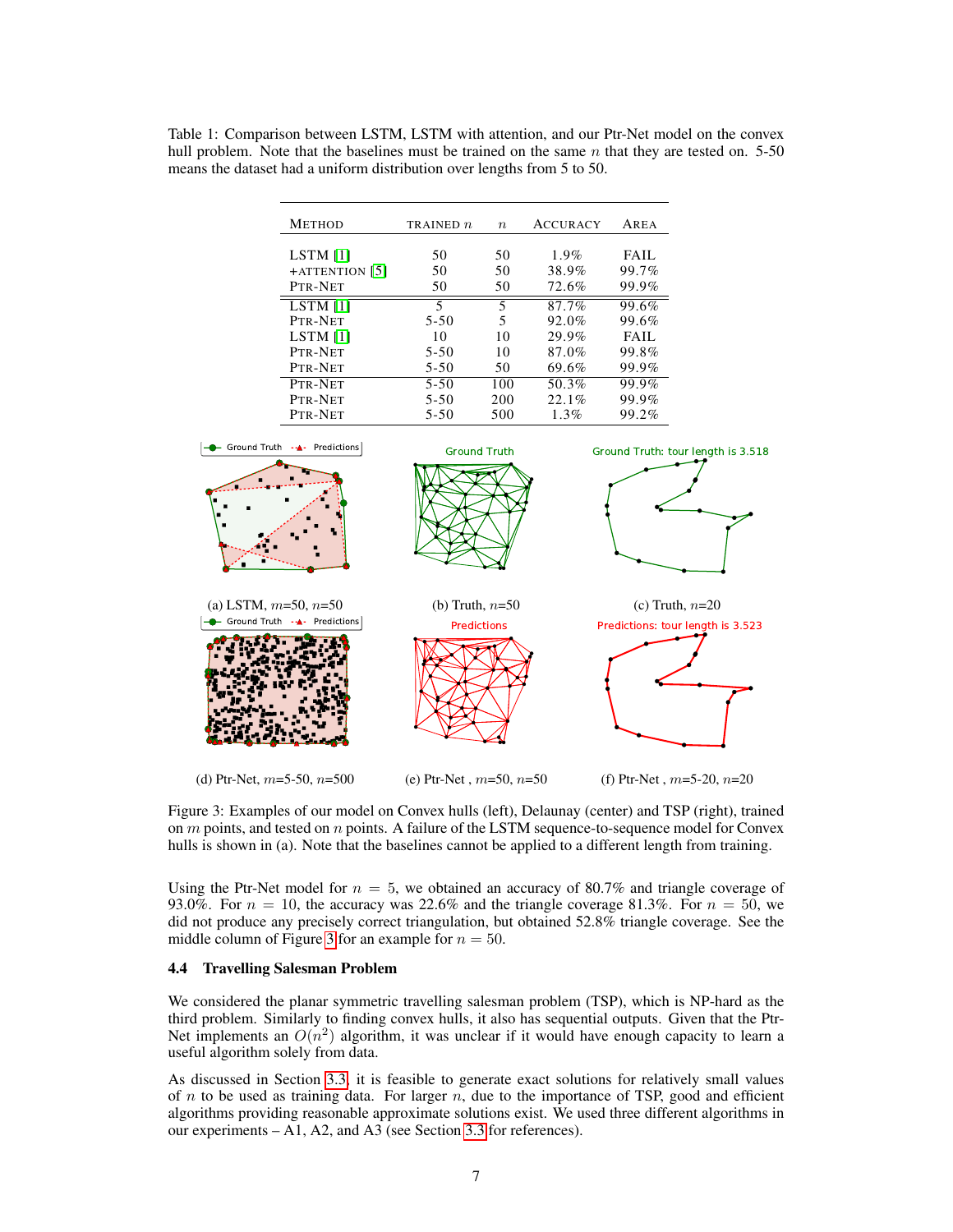| $\boldsymbol{n}$   | OPTIMAL | A1   | A <sub>2</sub> | A <sub>3</sub> | PTR-NET |
|--------------------|---------|------|----------------|----------------|---------|
| 5                  | 2.12    | 2.18 | 2.12           | 2.12           | 2.12    |
| 10                 | 2.87    | 3.07 | 2.87           | 2.87           | 2.88    |
| $50$ (A1 TRAINED)  | N/A     | 6.46 | 5.84           | 5.79           | 6.42    |
| $50 (A3$ TRAINED)  | N/A     | 6.46 | 5.84           | 5.79           | 6.09    |
| $5(5-20)$ TRAINED) | 2.12    | 2.18 | 2.12           | 2.12           | 2.12    |
| 10 (5-20 TRAINED)  | 2.87    | 3.07 | 2.87           | 2.87           | 2.87    |
| 20 (5-20 TRAINED)  | 3.83    | 4.24 | 3.86           | 3.85           | 3.88    |
| 25 (5-20 TRAINED)  | N/A     | 4.71 | 4.27           | 4.24           | 4.30    |
| 30 (5-20 TRAINED)  | N/A     | 5.11 | 4.63           | 4.60           | 4.72    |
| 40 (5-20 TRAINED)  | N/A     | 5.82 | 5.27           | 5.23           | 5.91    |
| 50 (5-20 TRAINED)  | N/A     | 6.46 | 5.84           | 5.79           | 7.66    |

Table 2: Tour length of the Ptr-Net and a collection of algorithms on a small scale TSP problem.

Table 2 shows all of our results on TSP. The number reported is the length of the proposed tour. Unlike the convex hull and Delaunay triangulation cases, where the decoder was unconstrained, in this example we set the beam search procedure to only consider valid tours. Otherwise, the Ptr-Net model would sometimes output an invalid tour – for instance, it would repeat two cities or decided to ignore a destination. This procedure was relevant for  $n > 20$ : for  $n \le 20$ , the unconstrained decoding failed less than 1% of the cases, and thus was not necessary. For 30, which goes beyond the longest sequence seen in training, failure rate went up to 35%, and for 40, it went up to 98%.

The first group of rows in the table show the Ptr-Net trained on optimal data, except for  $n = 50$ , since that is not feasible computationally (we trained a separate model for each  $n$ ). Interestingly, when using the worst algorithm (A1) data to train the Ptr-Net, our model outperforms the algorithm that is trying to imitate.

The second group of rows in the table show how the Ptr-Net trained on optimal data with 5 to 20 cities can generalize beyond that. The results are virtually perfect for  $n = 25$ , and good for  $n = 30$ , but it seems to break for 40 and beyond (still, the results are far better than chance). This contrasts with the convex hull case, where we were able to generalize by a factor of 10. However, the underlying algorithms have greater complexity than  $O(n \log n)$ , which could explain this.

# 5 Conclusions

In this paper we described Ptr-Net, a new architecture that allows us to learn a conditional probability of one sequence  $C^{\mathcal{P}}$  given another sequence  $\mathcal{P}$ , where  $C^{\mathcal{P}}$  is a sequence of discrete tokens corresponding to positions in  $P$ . We show that Ptr-Nets can be used to learn solutions to three different combinatorial optimization problems. Our method works on variable sized inputs (yielding variable sized output dictionaries), something the baseline models (sequence-to-sequence with or without attention) cannot do directly. Even more impressively, they outperform the baselines on fixed input size problems - to which both the models can be applied.

Previous methods such as RNNSearch, Memory Networks and Neural Turing Machines [5, 6? ] have used attention mechanisms to process inputs. However these methods do not directly address problems that arise with variable output dictionaries. We have shown that an attention mechanism can be applied to the output to solve such problems. In so doing, we have opened up a new class of problems to which neural networks can be applied without artificial assumptions. In this paper, we have applied this extension to RNNSearch, but the methods are equally applicable to Memory Networks and Neural Turing Machines.

Future work will try and show its applicability to other problems such as sorting where the outputs are chosen from the inputs. We are also excited about the possibility of using this approach to other combinatorial optimization problems.

## Acknowledgments

We would like to thank Rafal Jozefowicz, Ilya Sutskever, Quoc Le and Samy Bengio for useful discussions. We would also like to thank Daniel Gillick for his help with the final manuscript.